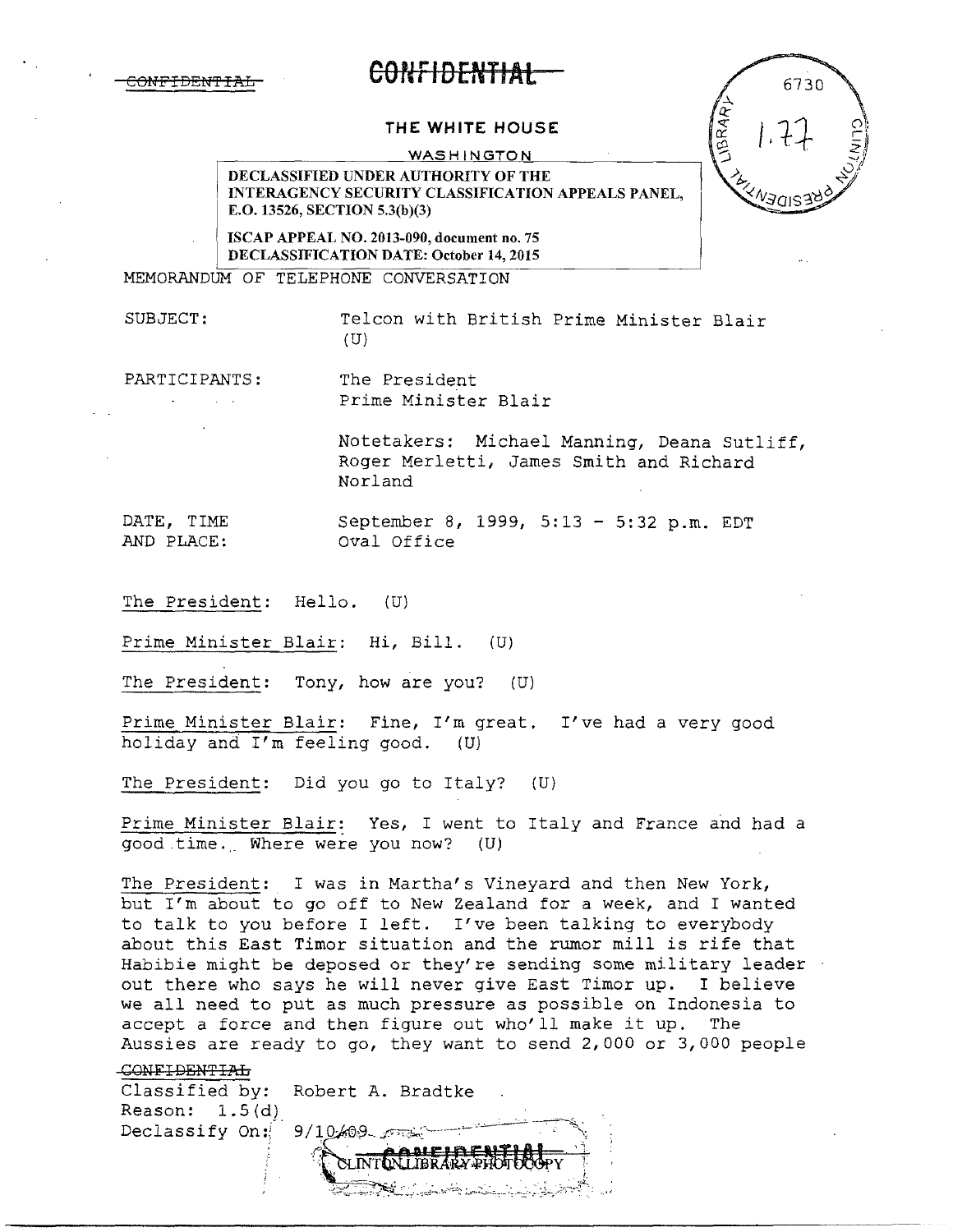there; they don't think it will take very many people. And, if the UN approved it, the Chinese might even send some people. But I think it would be a very embarrassing comparison to Kosovo if Indonesia runs all the Timorese out of the country or if they reverse it and we don't do anything. We've got to do something, it seems to me, so anything you can do to put the heat on Indonesia would be helpful.  $\cancel{\varnothing}$ 

| Prime Minister Blair: I agree.<br>E.O. 13526, section $1.4(b)(d)$                                                                                                                                      |                            |
|--------------------------------------------------------------------------------------------------------------------------------------------------------------------------------------------------------|----------------------------|
| The President: Guterres is<br>going to table a<br>motion even if Indonesia won't support it. He's got to.<br>He<br>said there was a 10-km human chain demonstrating against him.<br>$+e$               | E.O. 13526, section 1.4(d) |
| Prime Minister Blair:<br>E.O. 13526, section $1.4(b)(d)$                                                                                                                                               |                            |
| The President: Absolutely right. (C)                                                                                                                                                                   |                            |
| Prime Minister Blair:<br>E.O. 13526, section $1.4(b)(d)$                                                                                                                                               |                            |
| The President:<br>Yes.<br>مهجا                                                                                                                                                                         |                            |
| Prime Minister Blair:                                                                                                                                                                                  |                            |
| E.O. 13526, section $1.4(b)(d)$                                                                                                                                                                        |                            |
|                                                                                                                                                                                                        |                            |
| The President:<br>Me neither, but we'll keep working on it.<br>That<br>was my whole worry<br>that there<br>  E.O. 13526, section $1.4(d)$<br>would be nobody you can work with. It's a tough deal. (G) |                            |
| Prime Minister Blair:<br>E.O. 13526, section $1.4(b)(d)$                                                                                                                                               |                            |
| <del>CONFIDENTIAL</del><br>LINTON LIBRARY PHOTOCOPY                                                                                                                                                    |                            |

ESSE LARANDER COM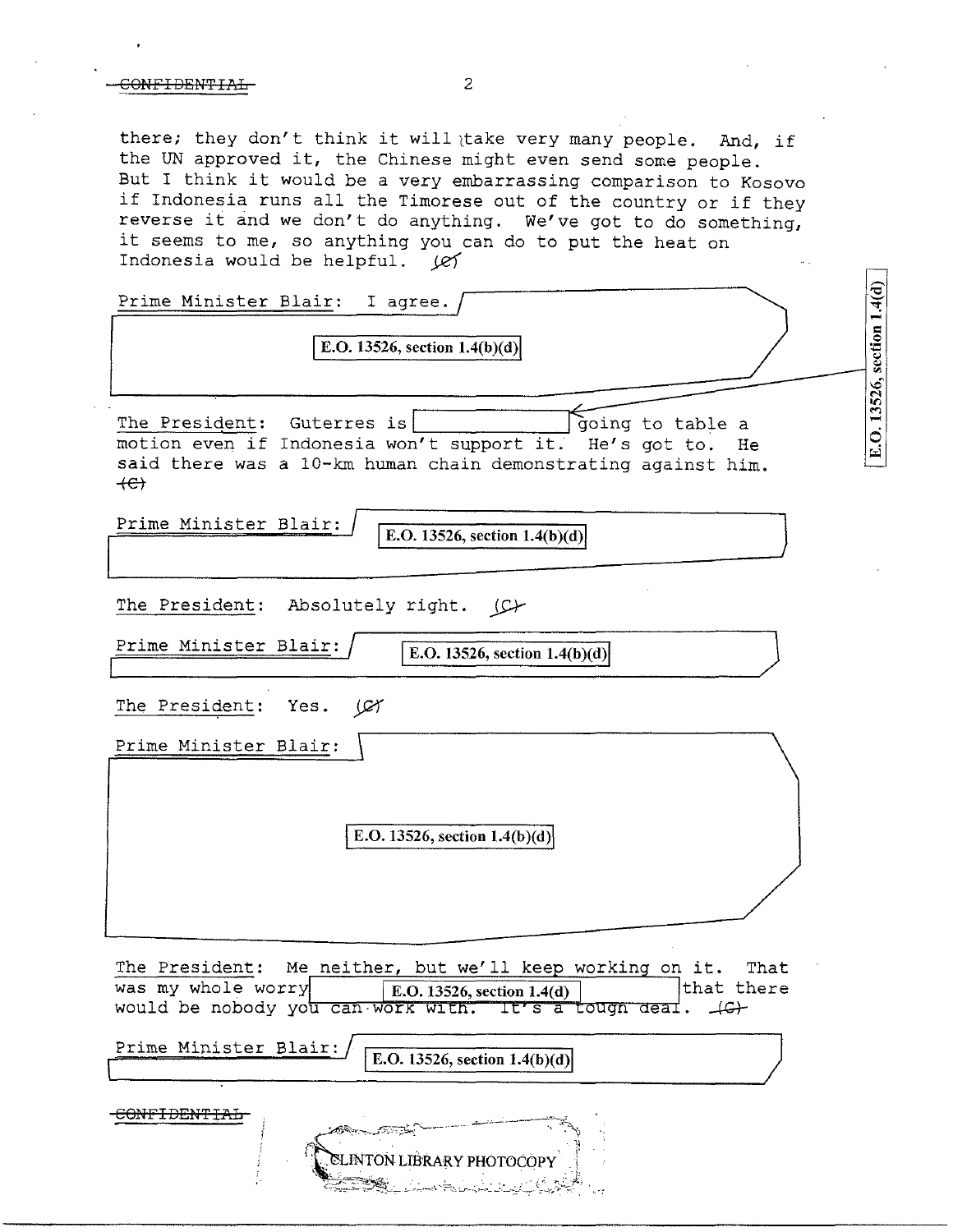#### **E.O. 13526, section 1.4(b)(d)**

The President: Yes. I think -- I don't think the Chinese wili allow the resolution to go through if they don't accept it, because of this whole sovereignty thing.  $\ell$ The President: Yes. I think -- I don't think the Chinese will<br>allow the resolution to go through if they don't accept it,<br>because of this whole sovereignty thing.  $\ell$  Prime Minister Blair:  $\ell$ <u>III.aasta</u>

Prime Minister Blair:

The President: No.  $\sqrt{c\tau}$ 

Prime Minister Blair: I haven't, either. *Q*-

The President: The reason I haven't -- there's a rumor he's being deposed now -- the reason I haven't called is, every time I put pressure on him, he gets unmerciful grief there that he's toadying to the United States.

I E.O. **13526, section l.4(d)** 

Prime Minister Blair:

The President: **E.O. 13526, section 1.4(d)** 

I Wanted to say a word about the Balkans. I got your letter and I understand the pressure you're under to cut deployment in order to increase readiness and retention, but I hope you can maintain your position as a lead nation in both Bosnia and Kosovo, because our partnership there has been a bedrock of success and the Russians, I believe, are working out better than we'd hoped. I think the Kosovo thing *is* settling down, if we can just hang on. Your letter indicated you're talking to allies about making contributions to backfill your forces. I don't know how that's going, but I hope we can maintain a good level of cooperation and ability with whoever goes in there.  $+e\tau$ 

Prime Minister Blair:

**IE.O. 13526, section 1.4(b)(d)**<br> **IE.O. 13526, section 1.4(b)(d)** LINTON LIBRARY PHOTOCOPY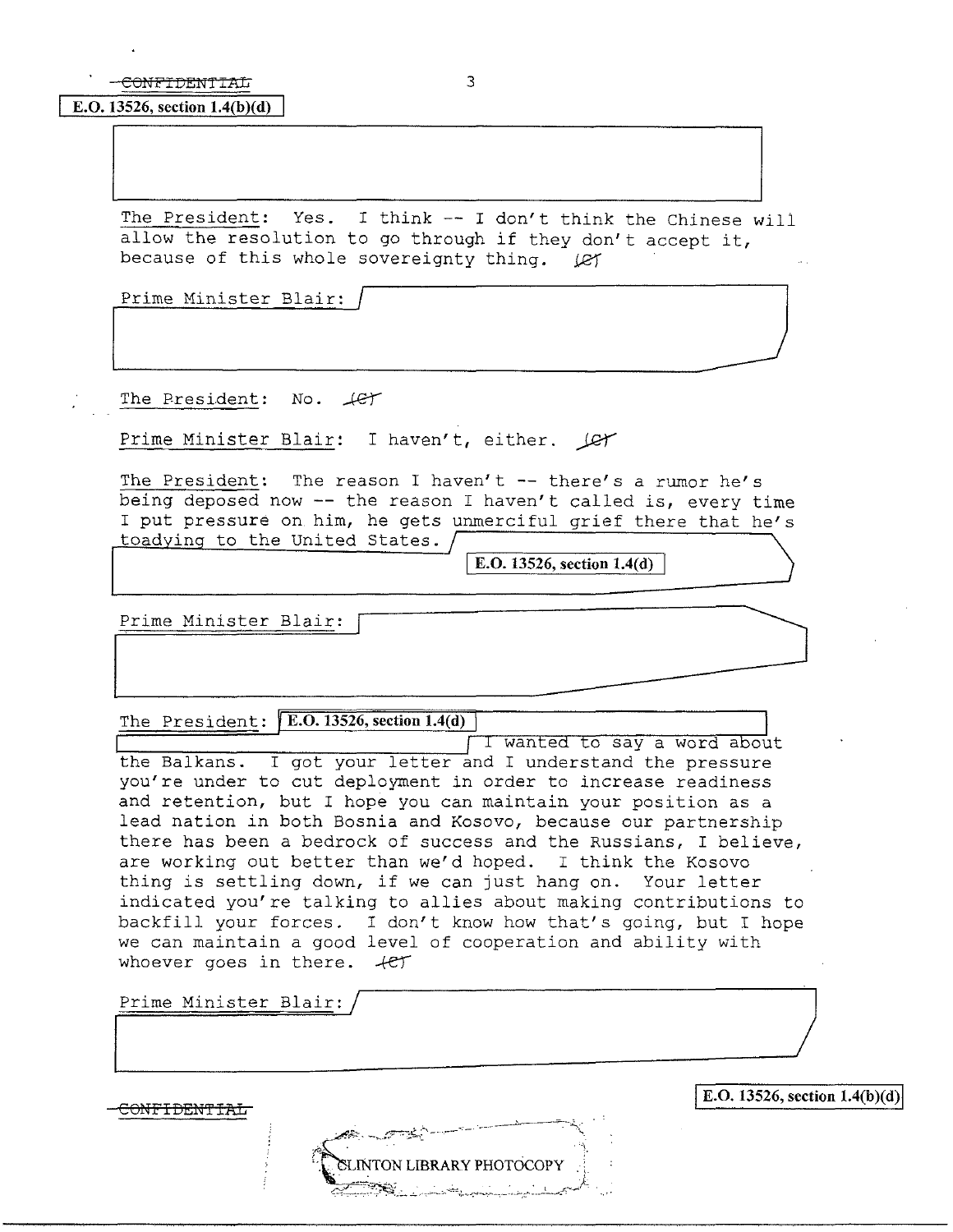.The President: Me, too. I think we shouldn't get too soft on these sanctions against Serbia. I think we ought to tighten the sanctions on Milosevic and his crowd. I hope you'll get the other guys in line.  $+e^+$ 

|  | E.O. 13526, section $1.4(b)(d)$ |  |
|--|---------------------------------|--|
|  |                                 |  |

Prime Minister Blair:

 $(C)$ 

The President: Have you talked to Schroeder since his election setback?  $K$ 

Prime Minister Blair: No.

The President: **E.O.** 13526, section 1.4(d)

Prime Minister Blair: I'm due to see him in the next couple of weeks.  $\mathcal{Q}$ 

The President: I'll try to call him before I leave for Asia.<br>There's not much I can do, but I can encourage him. ( $\varnothing$ ) There's not much I can do, but I can encourage him.

Prime Minister Blair:

|                                                        | E.O. 13526, section $1.4(b)(d)$ |
|--------------------------------------------------------|---------------------------------|
| <b>CAP CAPE COMPANY COMPANY</b>                        |                                 |
| CLINTON LIBRARY PHOTOCOPY                              |                                 |
| فكسنى والمستقيل والمستنقذ والمتحدث والمسترين والمتكافح |                                 |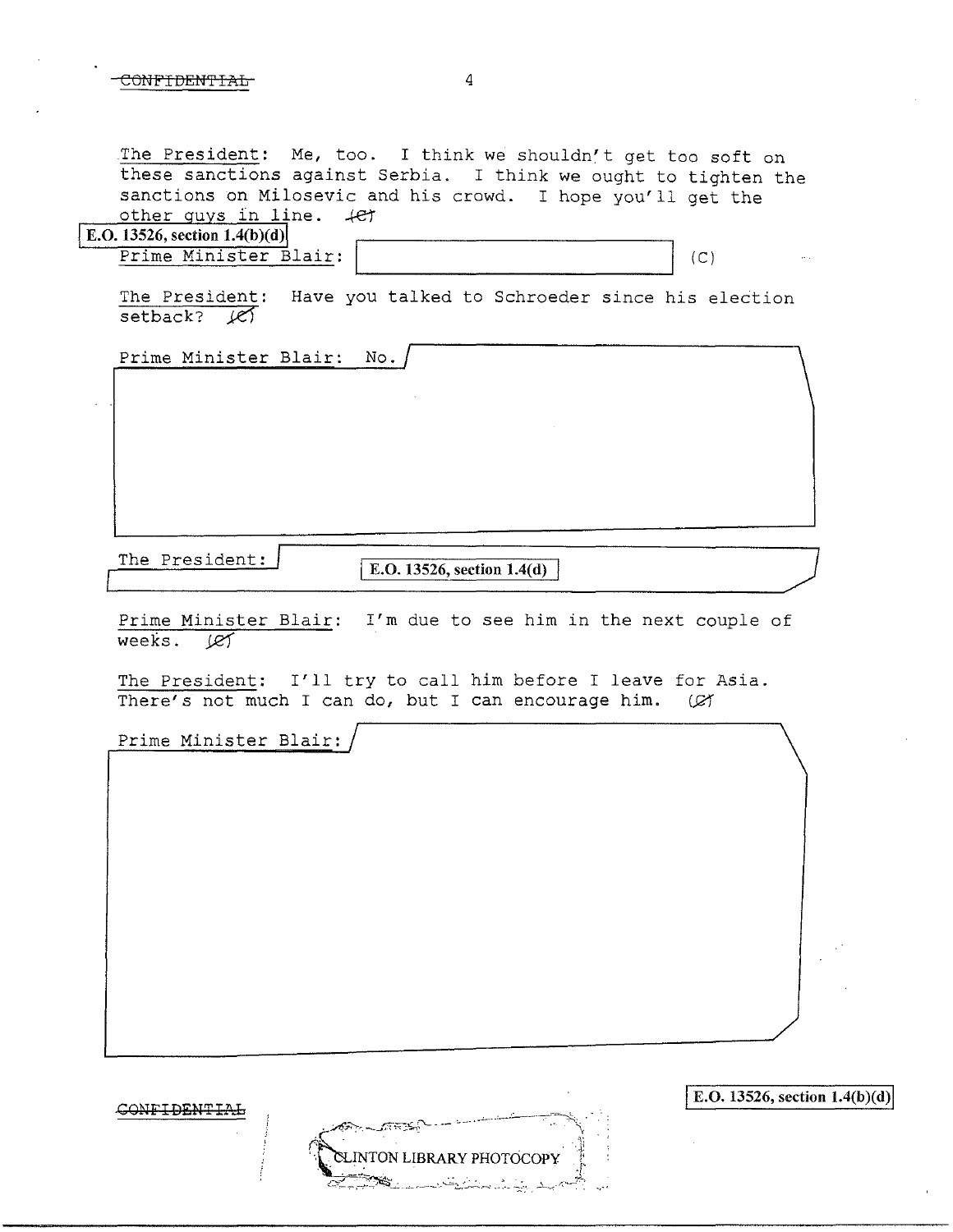The President: I agree. How are we doing on Northern Ireland? How's George doing? (e)

**E.O. 13526, section 1.4(b)(d)** 

Prime Minister Blair: George is doing fine./

The President: The Catholic?  $|C|$ 

Prime Minister Blair: Yes.

The President: It was unanimous, wasn't it? Including the two Americans? Let

Prime Minister Blair:

E.O.  $13526$ , section  $1.4(b)(d)$ 

The President: Don't you think it will just get worse if we don't resolve the politics of it?  $+e^+$ 

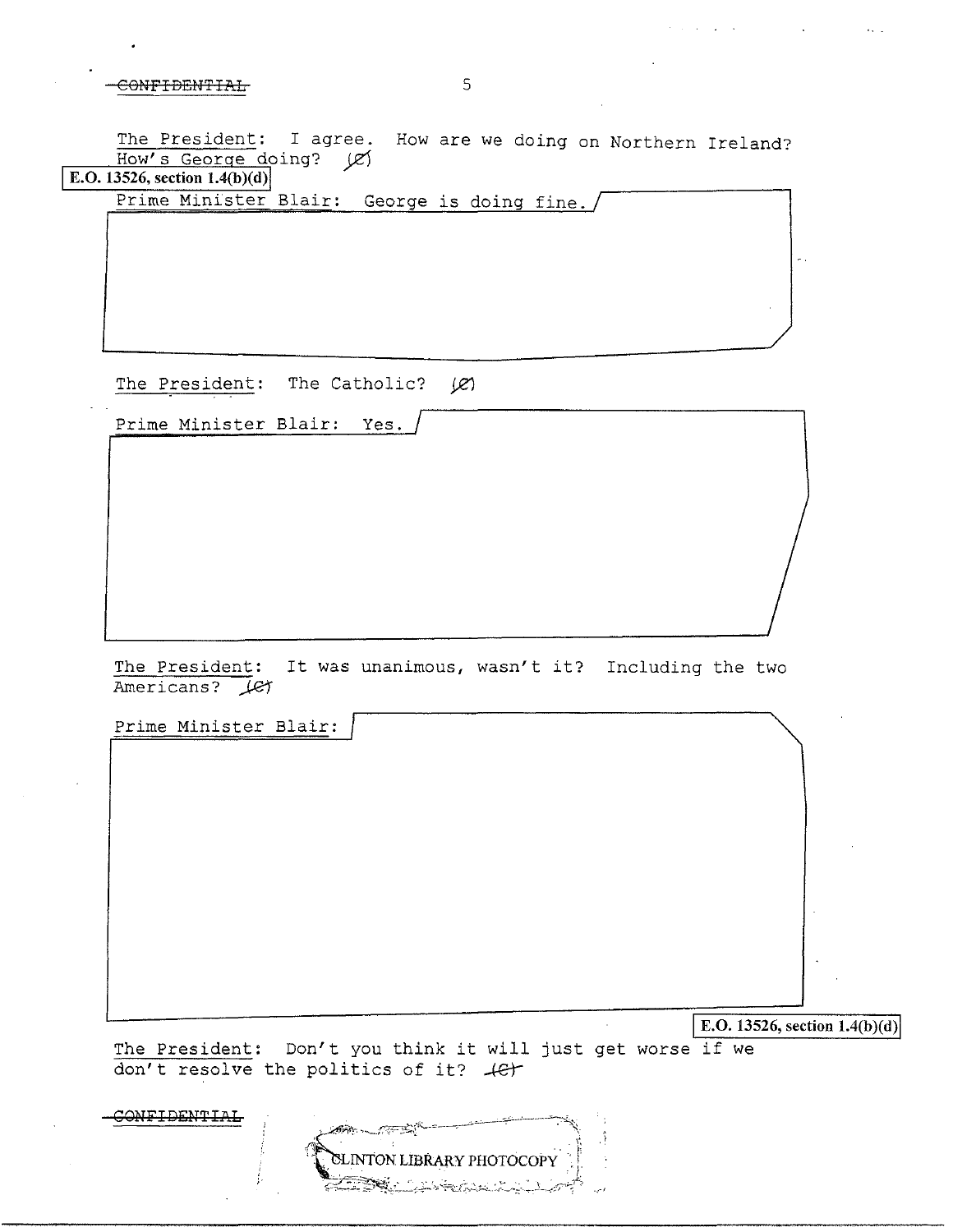| COMEXDEMTIAL<br>- AANI IDMUITIM - |  |
|-----------------------------------|--|
|                                   |  |

**E.O.** 13526, section  $1.4(b)(d)$ 

Prime Minister Blair: /

The President: You don't think there's any chance the Mitchell  $talks$  will produce a breakthrough?  $\mathcal{L}$ 

Prime Minister Blair: I think there's some chance, but it's pretty slim at the moment.

The President: I'm ready any time. You just have to tell me when.  $107$ 

LINTON LIBRARY PHOTOCOPY

Prime Minister Blair:

CONFIDENTIAL

E.O. 13526, section  $1.4(b)(d)$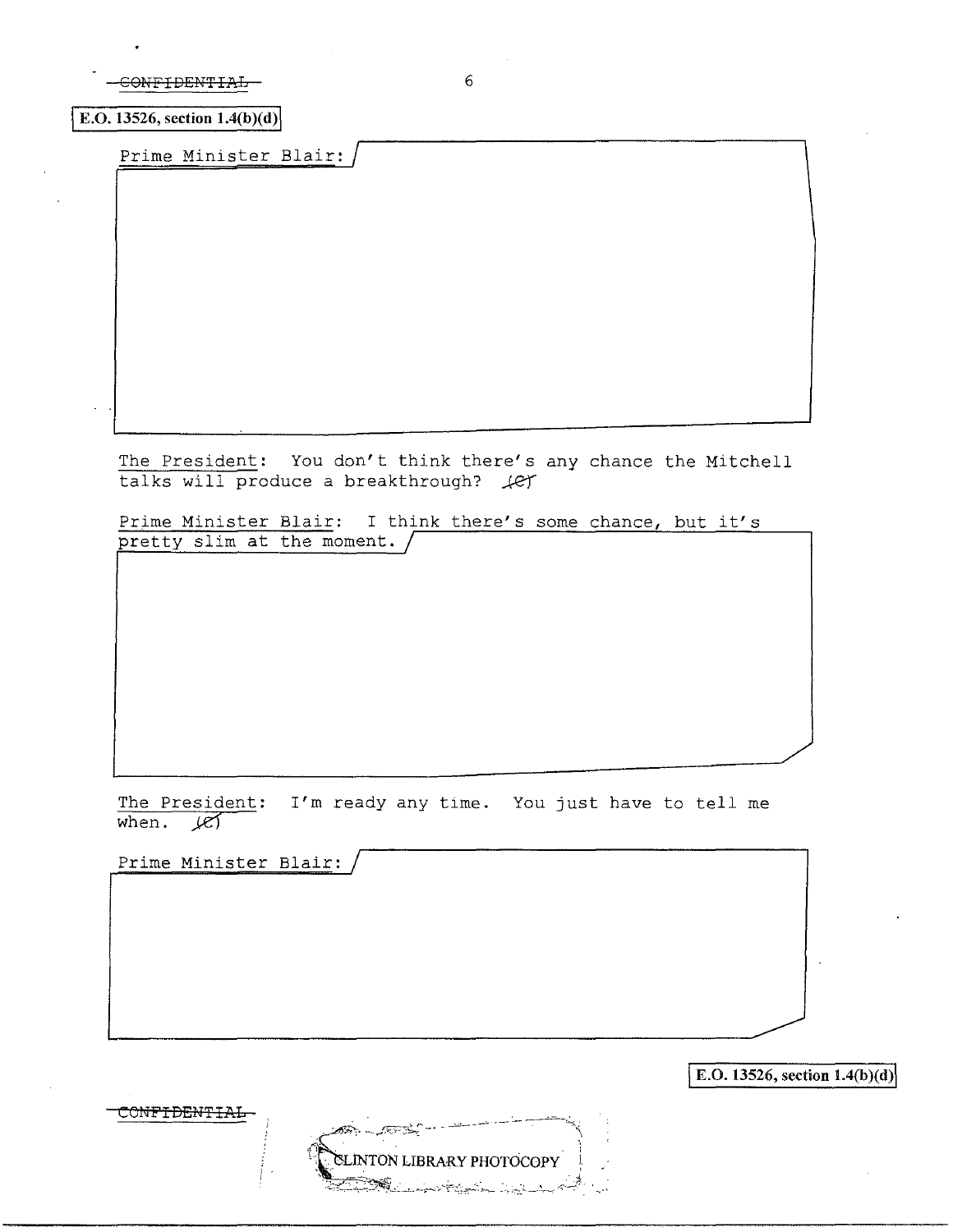The President: So, the main thing you, want me to do now *is* say something nice about the Patten report? ( $\varnothing$ )

Prime Minister Blair: For us, now, that *is* the critical thing.  $K$ 

The President: I'll be down in New Zealand, but there's a hell" of a lot going on in the world at the moment, and we can always talk. I just wanted you to know I'll be out of pocket for the next week or 10 days. *Jet* 

Prime Minister Blair: When am I going to see you? Are you doing the Third Way thing in Florence? (U)

The President: Absolutely. (U)

Prime Minister Blair: They're all very excited. (U)

The President: You shouldn't be the only guy speaking English who gets to go to Italy. (U)

Prime Minister Blair: When I was in Italy I learned a little Italian. (U)

The President: You did? (U)

E.O. 13526, section  $1.4(b)(d)$ 

Prime Minister Blair: Enough to get by.

The President: Is he one of ours?  $+e^+$ 

Prime Minister Blair: Yes, he's one of ours.

The President: Gosh, I thought I had had him in here. Let me check it out. *.J&r* 

Prime Minister Blair:/ Prime Minister Blair://www.archive.org/water.com/water.com/water.com/water.com/water.com/water.com/water.com/water.com/water.com/water.com/water.com/water.com/water.com/water.com/water.com/water.com/water.com/water.com/wat

The President: Got it. When are his elections?  $\angle$ G-f- $\ket{\text{E.O. 13526, section 1.4(b)(d)}}$ 



7